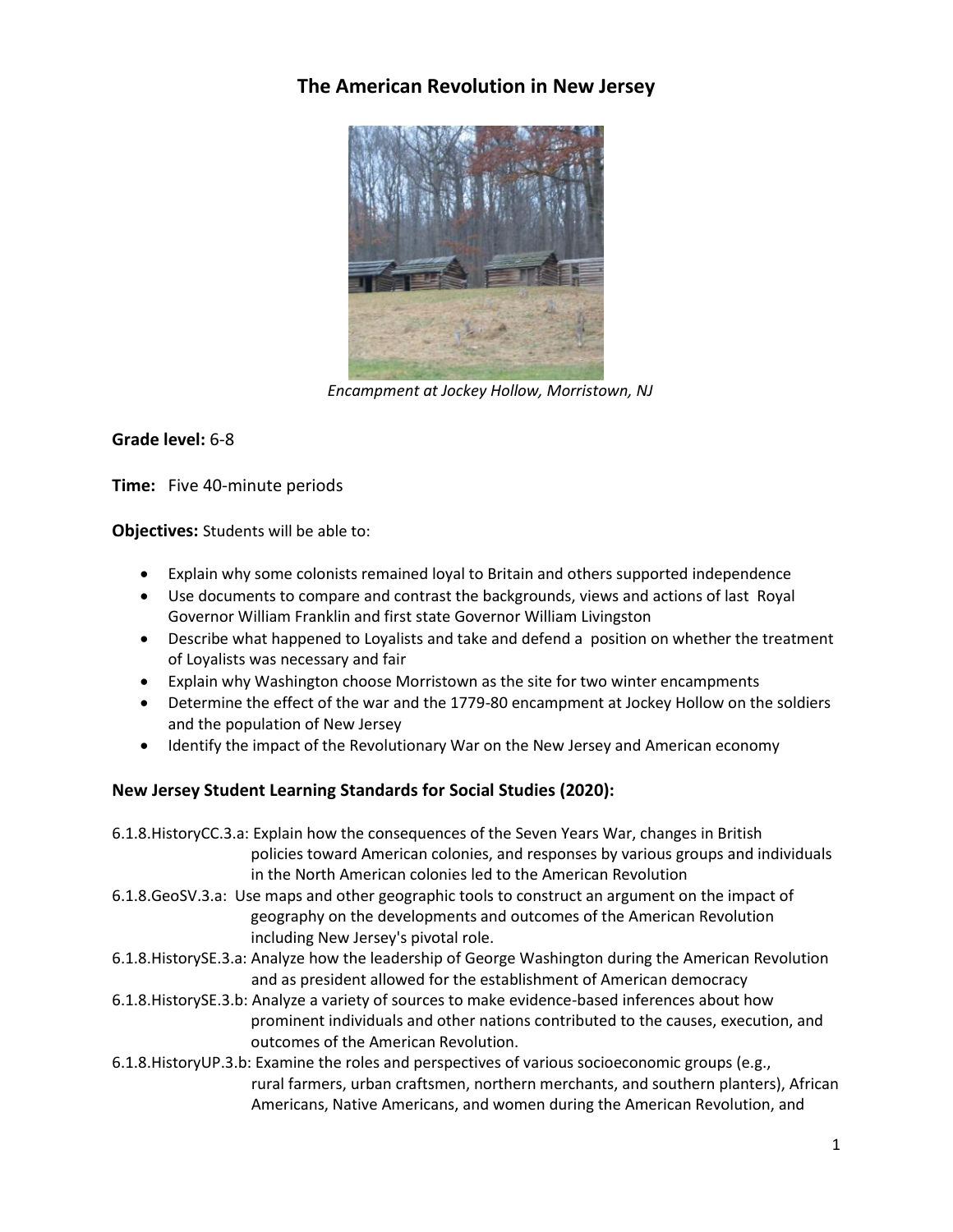determine how these groups were impacted by the war.

6.1.8.EconET.3.a: Identify the effect of inflation and debt on the American people and evaluate the policies of state and national governments during this time.

## **Essential/Focus Questions:**

- Why were some people Patriots and others Loyalists?
- What happened to Patriots and Loyalists?
- Why did Washington choose Morristown as the site for two winter encampments?
- What was the effect of the war and the encampments on the population of New Jersey?
- What was the impact of the Revolutionary War on the economy of New Jersey and United States?

#### **Activities/Procedures**

#### **1. Patriot or Loyalist? Choosing Sides**

Background: Not everyone supported American Independence. President John Adams, discussing the Revolution, said "We were about one third Tories [Loyalists], and one third timid, and one third true blue." (David McCullough's Biography of John Adams, 2002).

- Why did some Americans decide to rebel against the British crown and demand independence? What did they argue?
- Why did some Americans wish to remain loyal to the British crown? What did they argue?

The number of Loyalists is still debated. One historian estimates that about 500,000 Americans remained loyal to Britain during the Revolution. This would be about 16% of the total population, or a little more than 19% of Americans of European origin. The Loyalists were a minority in every colony. The ranks of the Loyalists included many Anglicans (Episcopalians), many tenant farmers in New York and people of Dutch origin in New York and New Jersey, many of the German population of Pennsylvania, some Quakers, Highland Scots in the South, and many Native Americans. In every colony, some of the wealthy and socially established families never wavered from their loyalty to the British Crown. Other Loyalists came from outside these religious, social or ethnic categories.

New Jersey's Loyalists came from all levels of society, from large landowners to farmers, artisans and slaves; their loyalty was based on a variety of economic, political, religious and personal reasons. The New Jersey Loyalist leadership included Governor Franklin, son of Patriot leader Benjamin Franklin, Attorney General Cortlandt Skinner and other prominent prewar political figures, who raised loyalist soldiers to fight alongside the British. The New Jersey Volunteers, a noted Loyalist regiment, was organized and commanded by Skinner. One estimate is that 3,500 New Jersey men served in Loyalist units during the Revolution.

While some New Jerseyans, like the men of the New Jersey Volunteers, fought alongside the British army in formal campaigns, others engaged in attacking their former neighbors along the coast and the New York border from bases in New York City, Staten Island and Sandy Hook. Still others took to the wilds of the Pine Barrens, where they hid between raids on Patriot farms. Loyalist troops pushed into Monmouth County and fought patriot militia and Continental troops in Shrewsbury, Middletown and Colts Neck. In New Jersey, the Revolution became a civil war, pitting neighbor against neighbor. Patriot Captain Joshua Huddy was hanged at Highlands in retribution for the shooting death of Loyalist Philip White, and vigilante activity was common to both sides.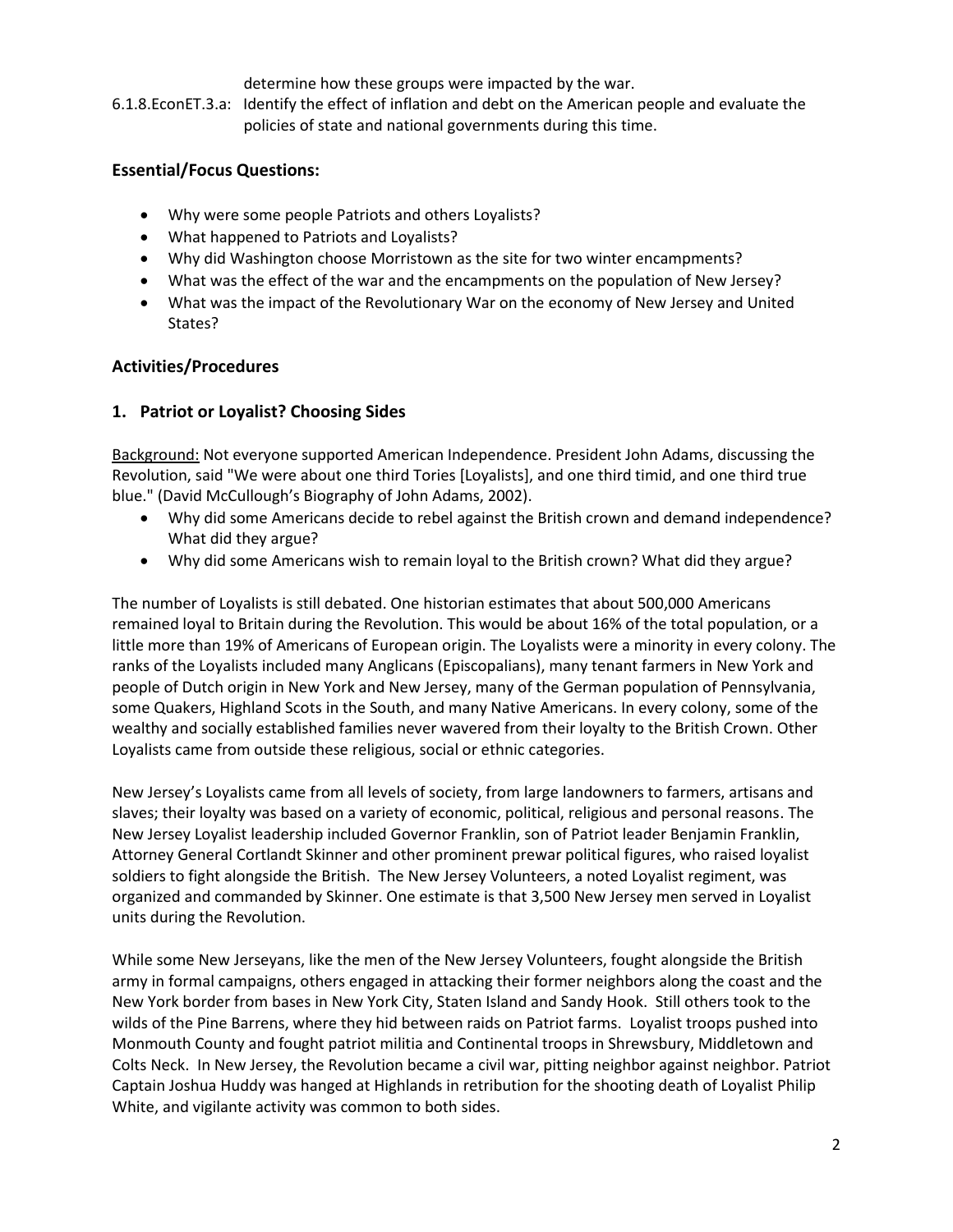The Revolution offered an opportunity for large numbers of slaves to fight, and many did, on both sides, in the hope of earning their freedom. It has been suggested that two revolutions went on at once—the Patriot one against the British, and a second one fought by blacks for their freedom. On Nov. 7, 1775, [Lord Dunmore,](http://en.wikipedia.org/wiki/Lord_Dunmore) the former royal governor of Virginia, proclaimed freedom for all slaves (or indentured servants) belonging to Patriots, if they were able and willing to bear arms, and joined the British forces. Within a month of the proclamation, more than five hundred slaves left their masters and became Loyalists.

One of the most prominent black Loyalists was a young man named Tye who had escaped in 1775 from his master in New Jersey. "Colonel" Tye (so-called by the British) joined Lord Dunmore's regiment in Virginia. After the regiment was disbanded, Tye fought on the British side in the Battle of Monmouth and then founded a unit which the British called the "Black Brigade". The Black Brigade raided Patriot homes and farms in New Jersey, gathered intelligence for the British, kidnapped Patriot leaders, and gathered firewood and provisions for the British Army. Colonel Tye's men were headquartered in a wooden fortress at Bull's Ferry, New Jersey. George Washington sent a thousand troops against the fortress. A force of black and white Loyalists fought them off after an assault, and the raids went on. Colonel Tye died after being wounded in an assault.

The Atlantic coast of New Jersey was also a haven for "privateers" during the war. The Continental Army authorized "privateers" to interfere with British efforts to supply its troops. These private war ships were strictly regulated by law and authorized to capture and destroy British shipping. When a vessel was captured it was taken to an authorized port where the cargo was inventoried. If the vessel and cargo were not need by the Continental Army, they were stored and when the Admiralty Court determined that the capture was legal, the "prize" (the ship) and the cargo were sold by auction, with. Privateers at Little Egg Harbor and other New Jersey coastal locations were in a good position to attack ships traveling between Boston or New York and Philadelphia and South Carolina. Between June and September 1778 the privateers operating out of Little Egg Harbor had obtained no less than 18 prize vessels. Privateers were supporting the war and making fortunes at the same time.

Activity: Meet your ["Revolutionary Neighbors"](https://revolutionarynj.org/the-stories/) and hear their stories on the website of Crossroads of the American Revolution, a nonprofit organization located at the Old Barracks in Trenton, NJ, dedicated to connecting people and places of New Jersey's revolutionary heritage. Assign or have students select a "Revolutionary Neighbor" to follow through the war.

For additional information and primary source documents regarding African Americans and the American Revolution go to "[African Americans' Quest for Freedom during the Revolutionary War](http://nj.gov/state/njhistorypartnership/americanRevolution/africanAmericans/lesson/africanAmericansLesson.pdf)" by the New Jersey History Partnership.

For additional information and primary source documents regarding New Jersey women and the American Revolution go to "Petticoats vs. Redcoats: New Jersey Women and the American [Revolution](http://nj.gov/state/njhistorypartnership/americanRevolution/women/lesson/womenLesson.pdf)" by the New Jersey History Partnership.

## **2. William Franklin vs. William Livingston**

Compare and contrast the experiences and beliefs of William Franklin, New Jersey's last colonial governor, and William Livingston, the first governor of New Jersey under its 1776 state Constitution. Explore the consequences of Franklin's and Livingston's decisions.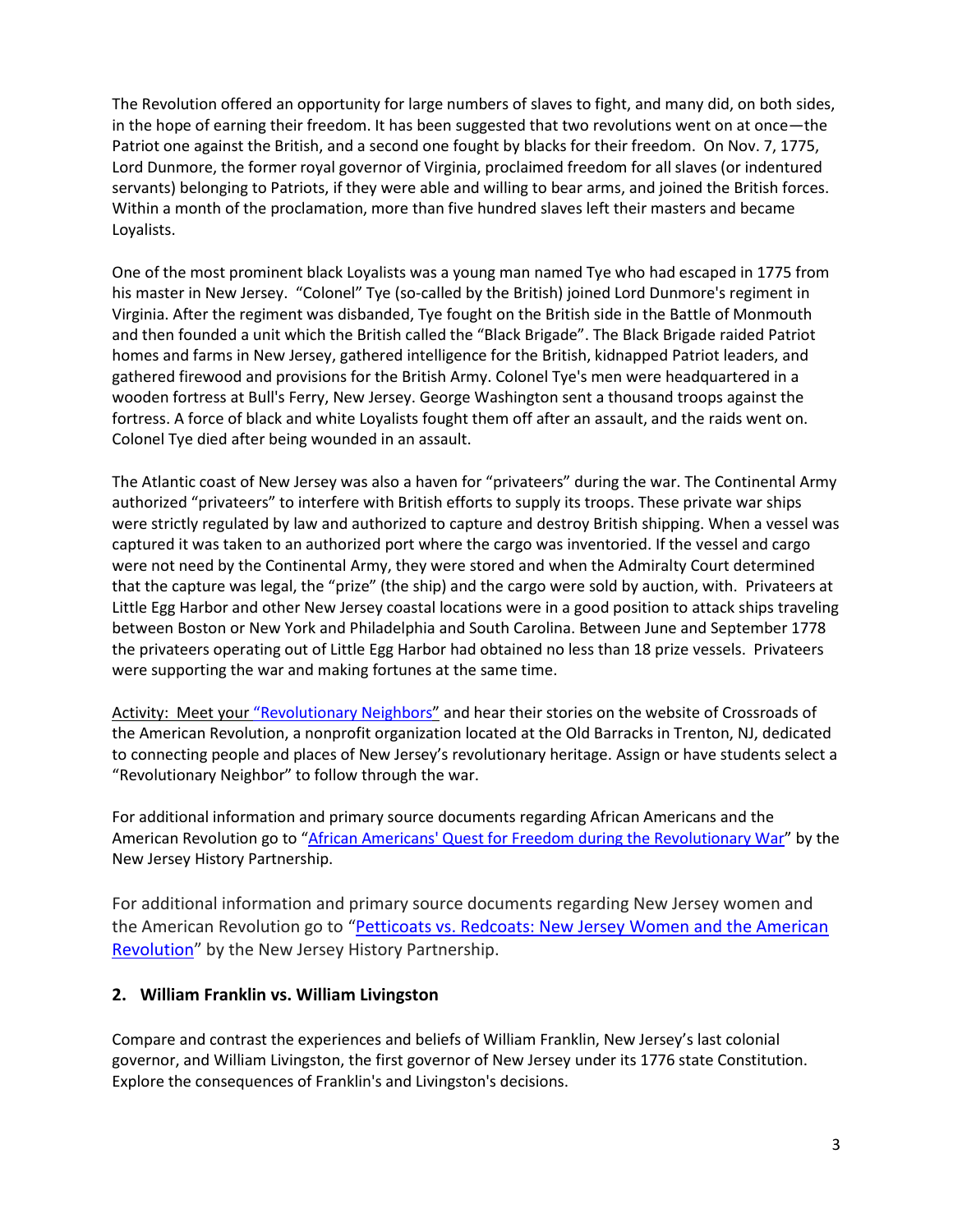Background: For the materials and instructions, go to "[The Two Governors: An Exploration of Loyalist](http://nj.gov/state/njhistorypartnership/americanRevolution/theTwoGovernors/lesson/theTwoGovernorsLesson.pdf)  [and Revolutionary Thought](http://nj.gov/state/njhistorypartnership/americanRevolution/theTwoGovernors/lesson/theTwoGovernorsLesson.pdf)" by the New Jersey History Partnership.

Activity for Middle school students: Read and analyze two primary source documents, one from each governor and write a short essay, explaining which side they would have supported in the American Revolution.

Activity for High School students: Divide into two groups: half the students read documents by William Franklin; the other half read Livingston documents. Mini groups of 3-4 students in each of the two groups translate and analyze one of the primary source documents and present their summaries to the class. Based on the group work and presentations, students write a short essay comparing the two governors.

- What were the views of Franklin and Livingston on the relationship between England and its North American colonies?
- How did each view his role as governor?
- What were the hopes and fears of each for the colony/state?
- Who do you think was the better governor? Did circumstances favor one man over the other? Use primary and secondary sources to support your argument.

## **1) What happened to Patriots? What happened to Loyalists?**

#### Background:

What happened to early Patriots? Go t[o https://www.youtube.com/watch?v=OfzNU8IHQyM](https://www.youtube.com/watch?v=OfzNU8IHQyM) to watch the 90-second video, "Five New Jersey Signers of the Declaration of Independence," to identify the dangers involved in "declaring independence" from Britain and the consequences for Richard Stockton.

What happened to Loyalists? Patriots confiscated Loyalist property and jailed or tarred and feathered British sympathizers, and the war produced a good deal of residual bitterness. On June 4, 1777, the New Jersey legislature passed an act providing for the "confiscation of property of all citizens of New Jersey who joined the enemies of the state and country," in other words, Loyalists. Essentially a civil war was fought in New Jersey between the Patriots and Loyalists. The Patriots formed an "Association for Retaliation," an extra-legal organization created for the sole purpose of harassing known local Loyalists and their suspected sympathizers. Its first meeting was held in Freehold on July 1, 1780 to address Loyalists still residing in Monmouth County. The group pledged to use the same violent tactics employed by Tory refugee groups that raided the county against those perceived to be Loyalists, and drafted a constitution entitled "The Articles of Association for Purposes of Retaliation," a document that clearly exemplifies the principle of an "eye for an eye."

When the war ended, the question arose as to what would happen to the Loyalists. Many Loyalists kept their heads down and made their peace with the new nation of the United States. A few returned from exile and took up life in the U.S. But remaining in the United States after the Revolution was not an option for some, including many of those who had fought. The British were willing and anxious to reward white Loyalists and their families, particularly those who had fought on the British side, by helping them escape from the vengeance of Patriots. At the close of the conflict most New Jersey Loyalists fled to Britain or Canada.

But what would happen to the African-American Loyalists? As the fighting ended, escaped slaves were flooding into British-occupied New York City. Although the British government had promised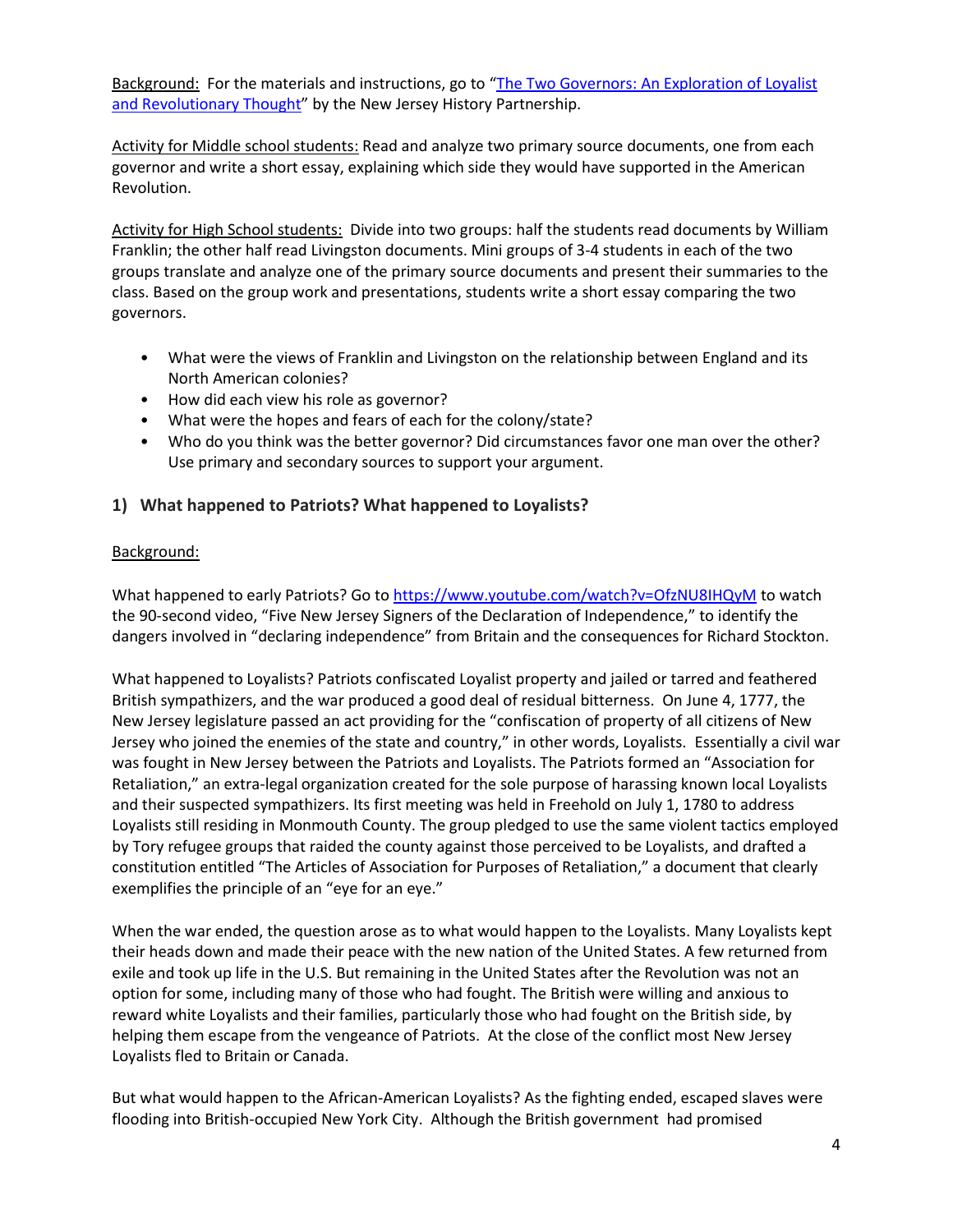emancipation to former slaves who fought for it, Article 7 of the peace treaty that ended the war provided that the British were to leave the United States "without ... carrying away any Negroes". Many of the senior British officers in North America refused to comply with article 7. The British general Sir Guy Carleton (later Lord Dorchester), who commanded in New York City, believed that any Black American who had served the mother country was not property; he (and his family) were British subjects. In defiance of the plain language of the treaty, (and of his own political masters in London), he began to issue passes which allowed the bearer to go to Nova Scotia, or wherever else the freed slave thought proper. In May, 1783, George Washington met with Carleton and protested the British policy of carrying escaped slaves away. Eventually, nearly three thousand ex-slaves were evacuated by Carleton to Nova Scotia.

Activity: Students with a Patriot Revolutionary neighbor should report of his or her fate during the war. Students with a Loyalist Revolutionary Neighbor should report on his or her fate during and after the war. Then have the class consider and discuss:

- Do you think that it was necessary for the colonial Patriots to seize the property of Loyalists during the American Revolutionary War?
- Do you think that this action was fair? Support your opinion.

## **2) Why did George Washington choose Jockey Hollow in Morristown for his winter encampments?**

Background:After significant victories over the British in Trenton (Dec. 26, 1776) and Princeton (Jan. 2- 3, 1777) General Washington marched the Continental Army north to Morristown where he set up winter camp January 6-May 28, 1777. The hills in Morristown offered Washington a view across the Hudson River where the British army was headquartered in New York City. The vantage point also enabled Washington to protect the roads leading to New England and to Philadelphia, where the Continental Congress was meeting. The army was protected from British attacks by the Watchung Mountains and swamplands to the east and the Ramapo Hills which ran north to join the Hudson Highlands. Also iron deposits (for cannons) and economic resources (especially food and clothing) were available in northern New Jersey.

Washington spent the winter months reorganizing, training and disciplinary the Continental Army, which had begun to shrink due to desertion and solders' refusal to reenlist when their enlistments expired (initial enlistments were for six months). A cash bonus was promised to men enlisting for three years; a land bounty was offered to those enlisting for the duration of the war (promises that would become problems later on).

#### Activity: Why encamp in Morristown?

Students assume the role of a surveyor attached to the Continental Army, and write a memo to General Washington explaining why Morristown is a good choice for winter encampments. The letter should also address some of the anticipated difficulties and make a recommendation. Use the background information provided and a map of New Jersey showing the position of Morristown: what were the benefits and costs of setting up winter camp in Morristown?

Good content score references include: the regional geography of New Jersey and the protection afforded by the hills, proximity to the British in New York, the iron deposits and economic resources of northern New Jersey, the ability to command the corridor between New York and Philadelphia. The disadvantages: it was cold in the winter in Morristown; it was not near any major city; no housing was readily available for all of the solders; they would need to build their own housing.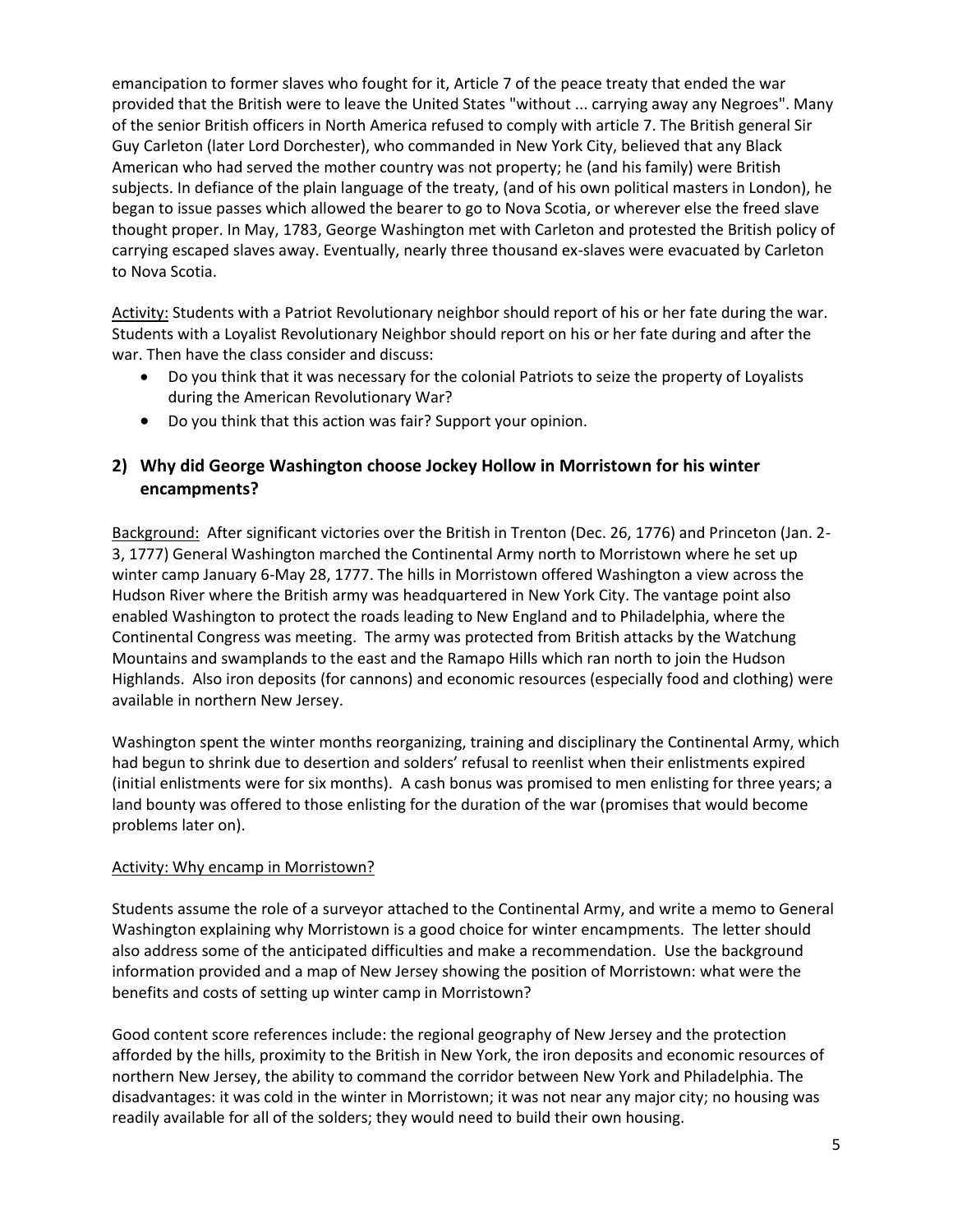## **3)** "**So Hard a Winter"**

Background: In late November 1779, General Washington decided that the Continental Army would return to Morristown for its winter encampment (December 1, 1779-June 23, 1780) because of its strategic location. While Washington's officers had used Jacob Arnold's tavern on the Morristown Green as the army's headquarters and Washington had stayed in the nearby Ford mansion in 1777; the second encampment during the winter of 1779-1780 was in the woods of Jockey Hollow, outside of the town. According to David Ludlam's book*, Early American Winters, 1604-1820*, there were 28 separate snow storms in Morristown during the 1779-1780 winter. Five years of fighting has greatly reduced the colonial economy. The underfed, poorly clothed and unpaid troops struggled for the first two months to construct their 1000-plus log-house city in the woodlands of Morristown.

By the time fighting resumed in the spring of 1780, Washington's immediate command numbered 11,000, including militia (trained civilians reserved for deployment by local and state governments). Additional Patriots fighting for the cause of independence soon joined. In June they fought the decisive battles of Connecticut Farms and Springfield.

Activity: Students read the excerpts in Handout 2 about the winter of 1779-80 and/or watch the 90 second, "Morristown: the Winter of 1779-80" on the NJ350 website at <https://www.youtube.com/watch?v=FoCTuRIc8R8> or a five-minute video at [https://www.youtube.com/watch?v=r9Gr0BUGRsA.](https://www.youtube.com/watch?v=r9Gr0BUGRsA) Assume the role of a New Jersey soldier at the encampment at Jockey Hollow in Morristown in 1779-1780 and explain the challenges faced by the Continental Army as it encamped in New Jersey and the effect of the war and the encampments on the population.

Good content score references include: The extremely cold weather; the need to build housing in freezing cold and snow; the need to obtain food and clothing and to stay warm; the lack of money and supplies. The effect of the war after five years since 1775 was to reduce the economy and to demoralize the colonial troops and the population.

## **4) What was the impact of the Revolution War on the NJ and U.S. economy?**

Background: The Revolutionary War created harsh economic conditions in New Jersey, forcing the Continental Army and New Jersey citizens to make difficult choices. Money became scarce during and after the war. When the American Revolution began in 1775, the rebelling colonies, soon to be independent states, issued paper money to pay for military expenses. The Continental Congress did not have the power to borrow money as the war continued but it did have the power to print it. The American Revolution was financed, in large measure, with paper currency called "the Continental," which was not backed by silver or gold. The printing of paper bank notes resulted in steep inflation. By April 1779, [George Washington wrote to John Jay,](http://oll.libertyfund.org/?option=com_staticxt&staticfile=show.php%3Ftitle=2326&chapter=220022&layout=html#a_3524229) president of the Continental Congress, "In the last place, though first in importance, I shall ask, is there anything doing, or that can be done, to restore the credit of our currency? The depreciation of it is got to so alarming a point that a wagon*-*load of money will scarcely purchase a wagon*-*load of provisions." Speculators profited from fluctuations in paper currency. Others profited by selling scare commodities to the Continental Army at inflated prices. The war-weary civilian population saw household income decline by 40 percent. Farmers faced raids from the British and their Indian allies. Merchants lost foreign trade due to the war.

Soon it became clear that the debt could not be repaid. Due to over-issuance of currency and the lack of confidence in the government, the notes were soon nearly worthless-"not worth a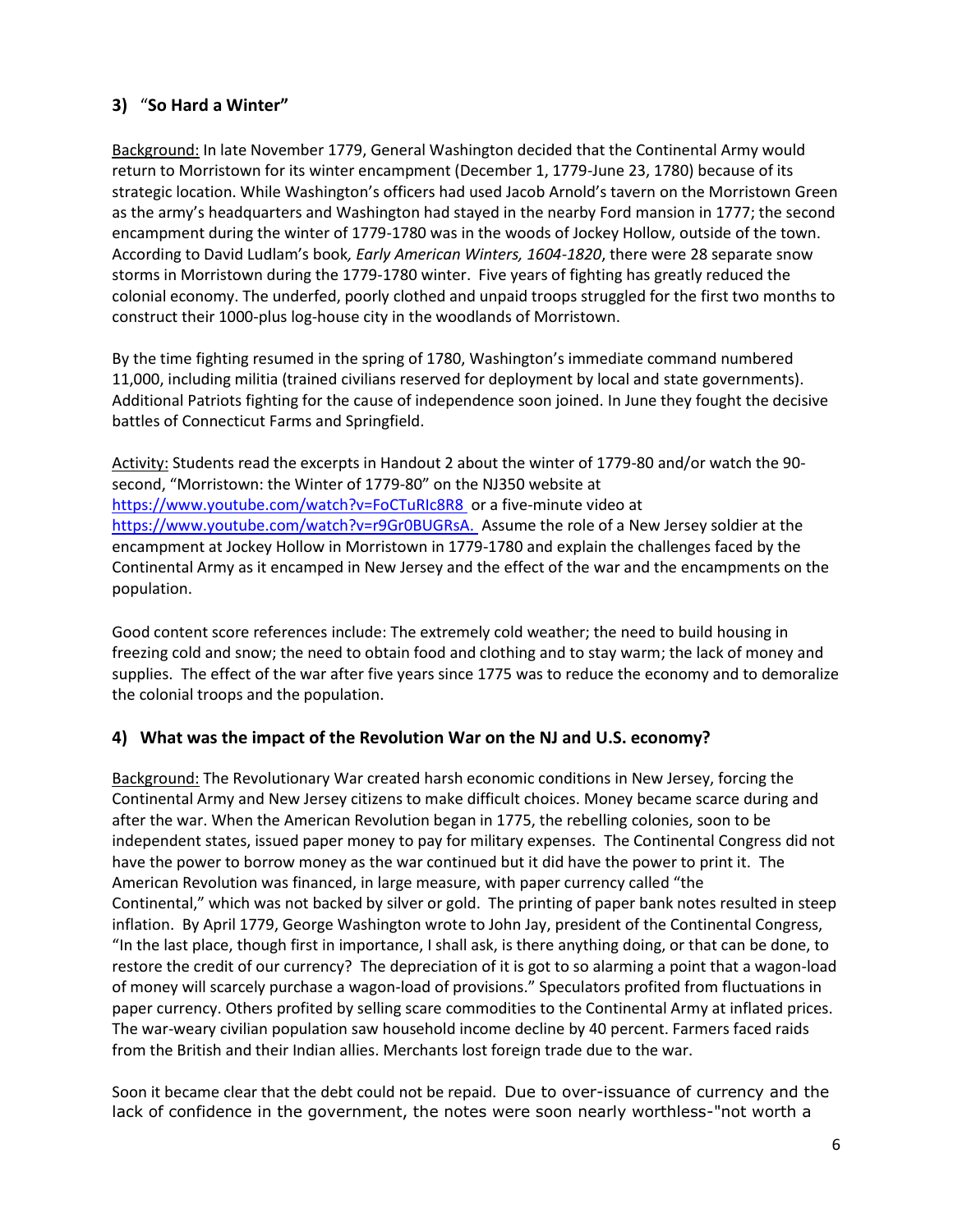continental." Eventually, Congress redeemed them at 1/100th of their original value in bonds, which did not mature until 1811.

Activity: "Not Worth a Continental":

- Students conduct a short research project and write three diary accounts explaining the impact of the Continental currency:
	- 1) one from the perspective of a New Jersey farmer who had his crops and animals confiscated by Continental troops and was forced to accept Continental dollars;
	- 2) one from the perspective of an officer who was forced to choose between letting the army starve or coercing the farmer, and
	- 3) one from the perspective of a New Jersey Loyalist whose property has been confiscated by the Continental Army.
- Good score references: the dire situation of the Continental Army, the rich natural resources of New Jersey, the reasons why the currency was worthless, the extent to which government may impose on citizens, individual rights and dignity, the different perspectives of individuals in a given situation.

## **Assessment**

Students select from among the following topics to research and write an essay explaining:

- Why were some people Patriots and others Loyalists?
- What happened to Patriots and Loyalists?
- Why did Washington choose Morristown as the site for two winter encampments?
- What was the effect of the war and the encampments on the population of New Jersey?
- What was the impact of the Revolutionary War on the economy of New Jersey and United States?

## **Extension**

- Visit the **Proprietary House** at 149 Kearny Avenue in Perth Amboy, NJ, home of William Franklin, New Jersey's last royal governor. For information call (732) 826-5527.
- Visit **Liberty Hall** at 1003 Morris Avenue in Union, New Jersey, home of William Livingston, New Jersey's first state governor. For information call (908) 527-0400.
- Visit **Ft. Lee Historic Park,** *a cliff-top park area with scenic overlooks, a reconstructed Revolutionary War encampment, and a Visitor Center.* The Visitor Center is open Weds.–Sun., 10 AM–4:45 PM, with exhibits, gift shop, 150-seat auditorium, restrooms, beverage vending machine, and a water fountain. It is closed on holidays except Memorial Day, Independence Day, and Labor Day. Living history school program is offered and special events. Contact 201 461-1776 or [https://www.njpalisades.org/fortlee.html.](https://www.njpalisades.org/fortlee.html)
- Visit **Washington Crossing** in Titusville, NJ. Washington Crossing State Park includes the site of the landing at Johnson's Ferry and the Johnson's Ferry House. For information go to <https://www.nj.gov/dep/parksandforests/parks/washingtoncrossingstatepark.html>
- Visit the **Old Barracks** in Trenton Barracks, a fieldstone structure built in 1758 during the Seven Years' War and used by both sides during the American Revolution. When General Washington attacked Trenton, there was skirmishing around the building against the Hessian troops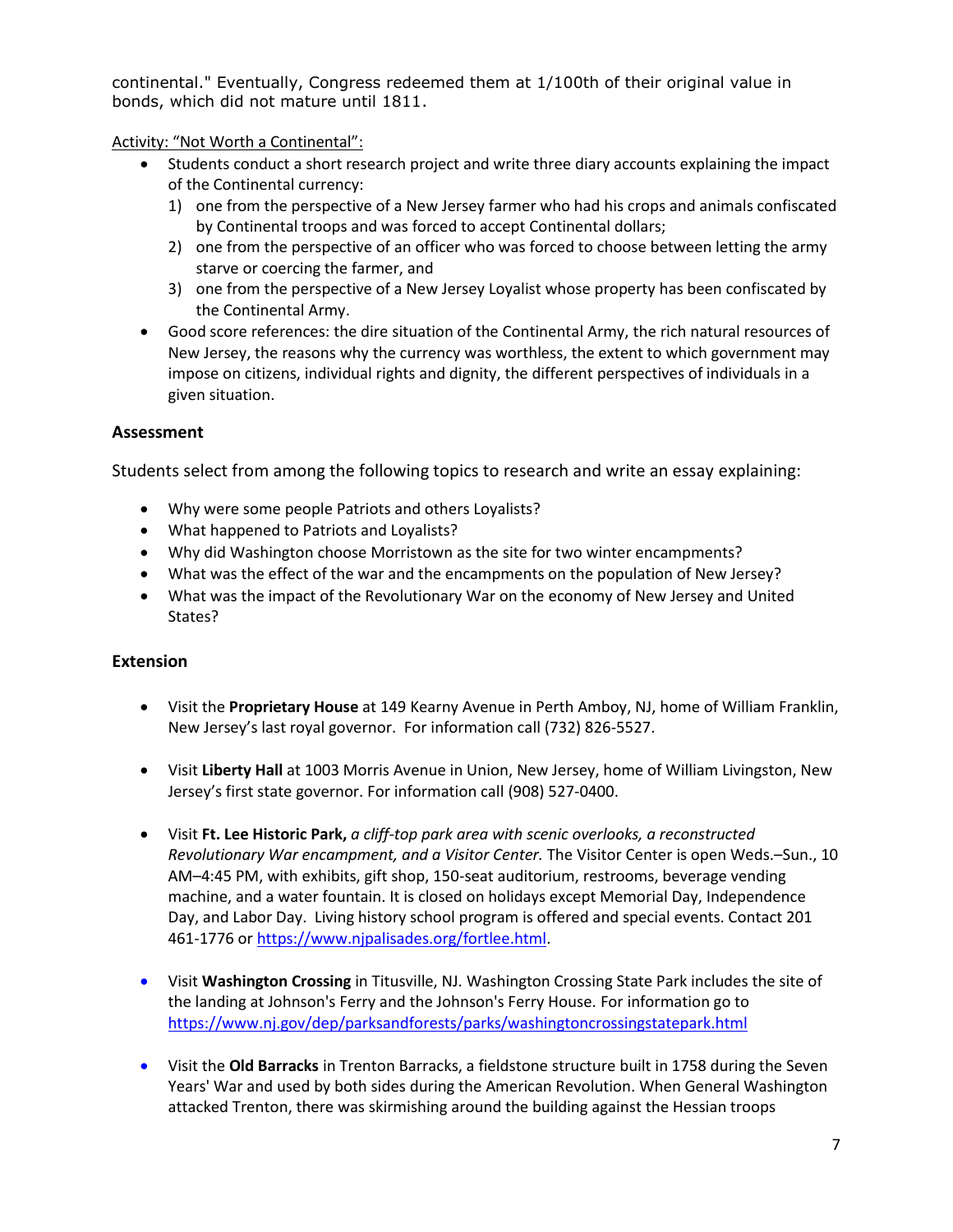stationed within. After defeating the Hessians, the Americans used the Barracks as a hospital. It was occupied at different times during the war by American, British, and Hessian troops as well as loyalist refugees and prisoners. For information go to<http://www.barracks.org/>

- **Visit Princeton Battlefield Park which** preserves part of the site of the [Battle of Princeton](http://en.wikipedia.org/wiki/Battle_of_Princeton) (January 3, 1777), which was a victory for General Washington's revolutionary forces over British forces. The park also includes the Clarke House Museum; the site of the [Mercer Oak,](http://en.wikipedia.org/wiki/Mercer_Oak) a tree which stood in the middle of the battlefield until recent years; the Ionic Colonnade and a stone patio marking the grave of 21 British and 15 American soldiers killed in the battle. The park's hiking trails lead to the [Delaware and Raritan Canal](http://en.wikipedia.org/wiki/Delaware_and_Raritan_Canal) and to Princeton University. The park is open daily sunrise to sunset. Contact 609-921-0074.
- Visit **Jockey Hollow** where Washington's troops camped during the winter of 1779-1780, and/or the Ford Mansion, which served as Washington's Headquarters for six months during the American Revolutionary War. Jockey Hollow, Fort Nonsense and the Jacob Ford Mansion were of importance during the American Revolution. Today they are part of the Morristown National Historical Park, created in 1935 as the nation's first national historical park in Morristown, NJ, and operated by the National Park Service (go t[o http://www.nps.gov/morr/index.htm\)](http://www.nps.gov/morr/index.htm) The Jockey Hollow Section is free; Washington's Headquarters/Jacob Ford Mansion at Morristown charges an admission fee.
- Visit **Monmouth Battlefield** State Park in Manalapan, New Jersey. Open daily 9 a.m. to 4 p.m. (732) 462-9616 [https://nj.gov/dep/parksandforests/ssparks/monmouthbattlefieldstatepark.html.](https://nj.gov/dep/parksandforests/ssparks/monmouthbattlefieldstatepark.html) There is a reenactment of the Battle of Monmouth every year at the park in late June, including pacing sentries, enlisted men cleaning their weapons or idle away their time gambling, and women of the army cooking, mending, and washing. At the parade ground, soldiers drill or artillerists fire their cannon.
- Visit the **Battle of Connecticut Farms** in Union, New Jersey, where an invading force of 5000 British and Hessian troops moving from Elizabeth to Morristown fought the Continental Army and New Jersey Militia forces. Some of the heaviest fighting took place around the area of the Presbyterian Church. The original church building was burned that day along with much of the Village of Connecticut Farms by British/Hessian forces. The cemetery at the Connecticut Farms Presbyterian Church contains the graves of 72 American Revolutionary War soldiers as well as a mass grave of British and Hessian soldiers who died at the Battle of Connecticut Farms. The church was soon rebuilt both, and the 'new' building still stands today at 888 Stuyvesant Avenue in Union, with a plaque commemorating the battle, which is reenacted. For more information visit www.unionhistory.org or www.uniontwphistoricalsociety.webs.com or call 908-687-0048.
- Visit the **Battle of Springfield** in Springfield, New Jersey. Continental troops and New Jersey Militia successfully defended against the attack and kept the invasion from reaching Washington's supplies at Morristown. However, the British and Hessian forces burned most of the buildings in Springfield, including the Presbyterian Church on Morris Avenue in Springfield that was being used as a storehouse. The Battle of Springfield was the last major battle fought in the North. The Cannon Ball house, so-named because it had been hit by a cannon ball during the battle, was one of only four houses in Springfield to survive unburned and the only one open to the public. For more information about the Cannon Ball House, the Presbyterian Church and graveyard in Springfield. Contact the Springfield Historical Society at (973) 376-4784.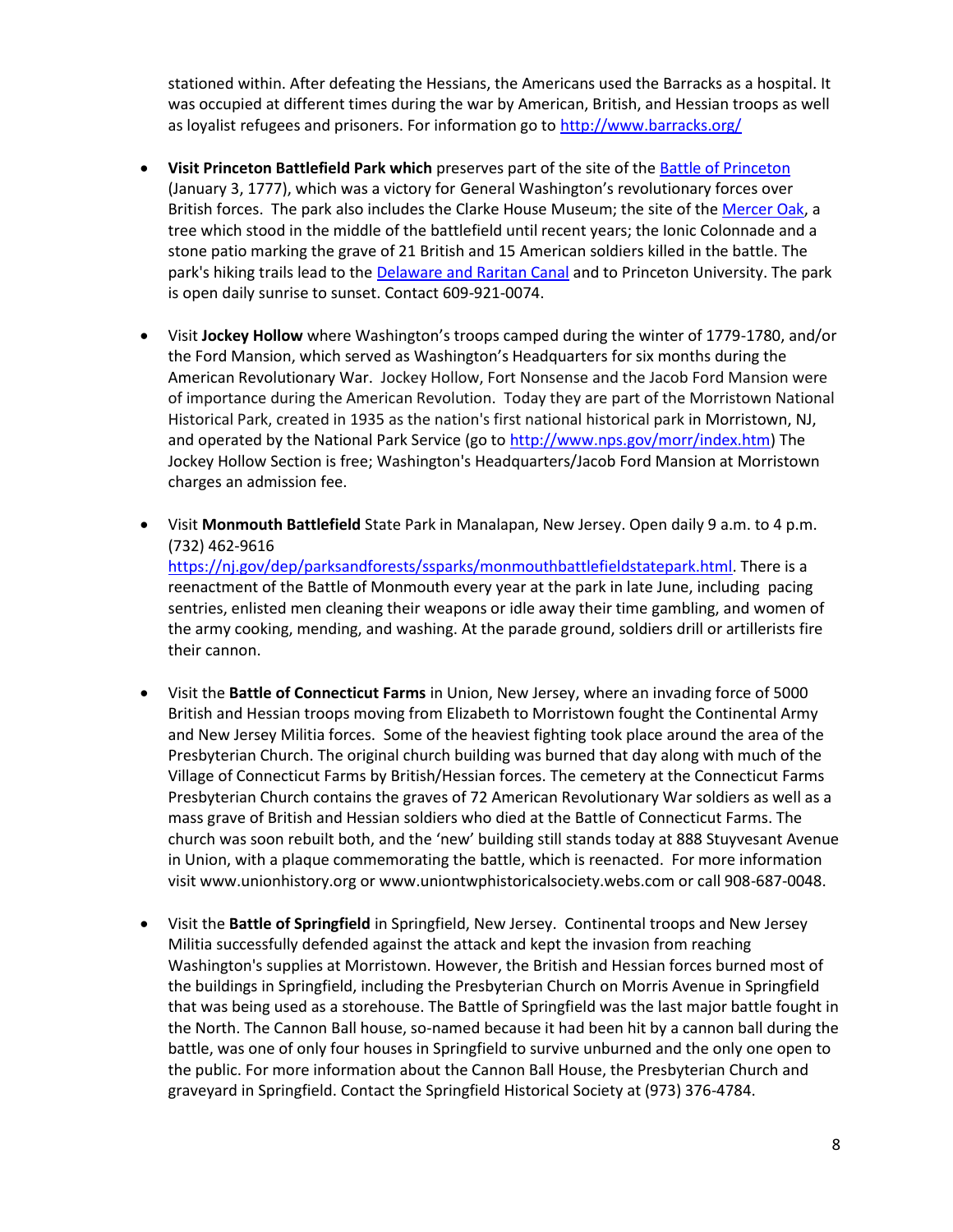Visit **Wharton State Forest #9 Batsto Historic Site**, Hammonton, NJ 08037 Phone: 609.561.0024 School Group Contact: Gil Mika, (609) 567-4559. Fax: 609.567.8116 Email: info@bastovillage.org Website[: www.batstovillage.org.](http://www.batstovillage.org/) Located in Wharton State Forest, Batsto Village is the site of a former bog iron and glass-making community. A full time naturalist on staff conducts natural history programs for school groups.

**Handout 1**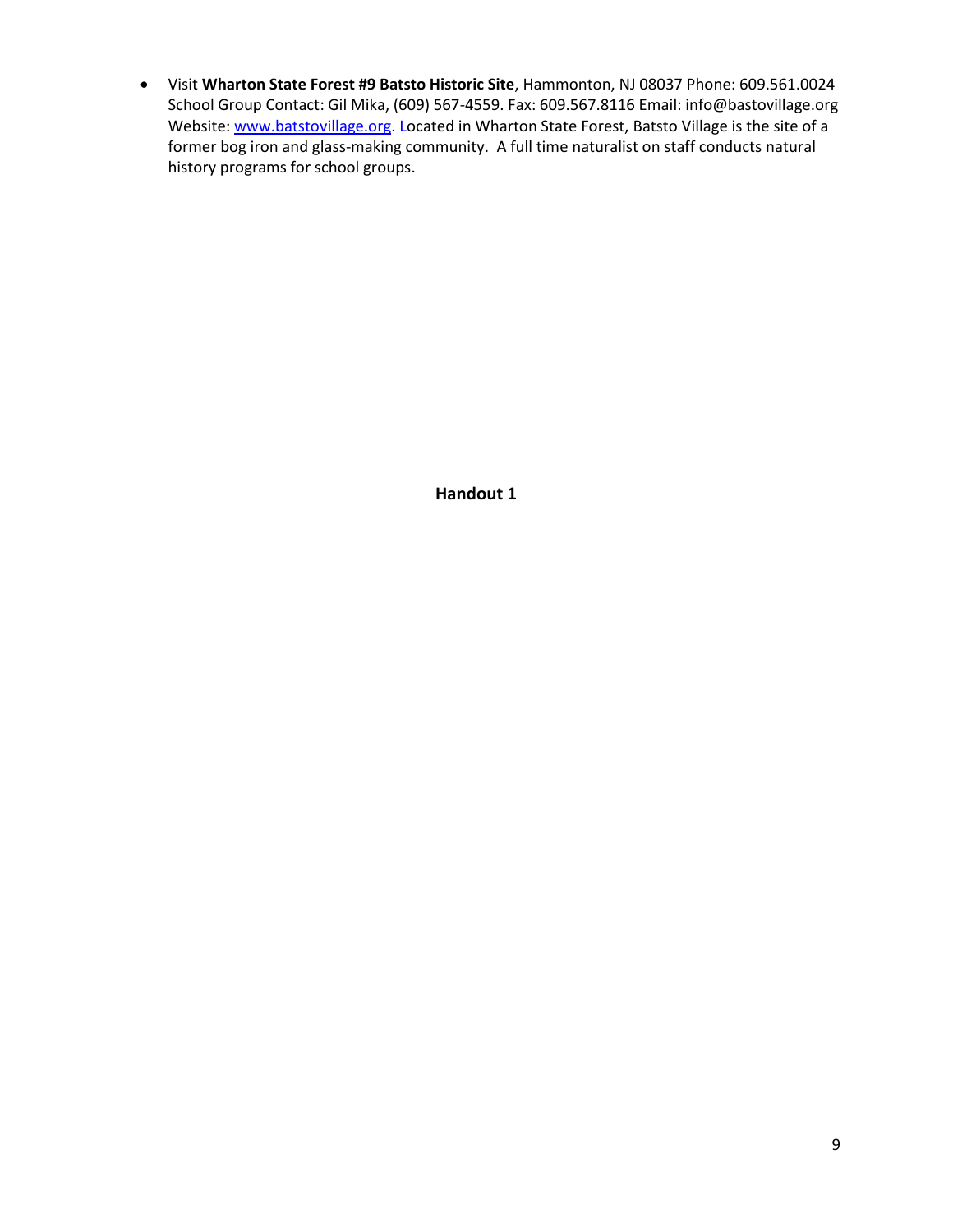

THE AMERICAN REVOLUTION, 1775-1781

**Handout 2: Excerpts about the winter encampment at Jockey Hollow, Morristown, NJ Dec. 1779-June 1780**